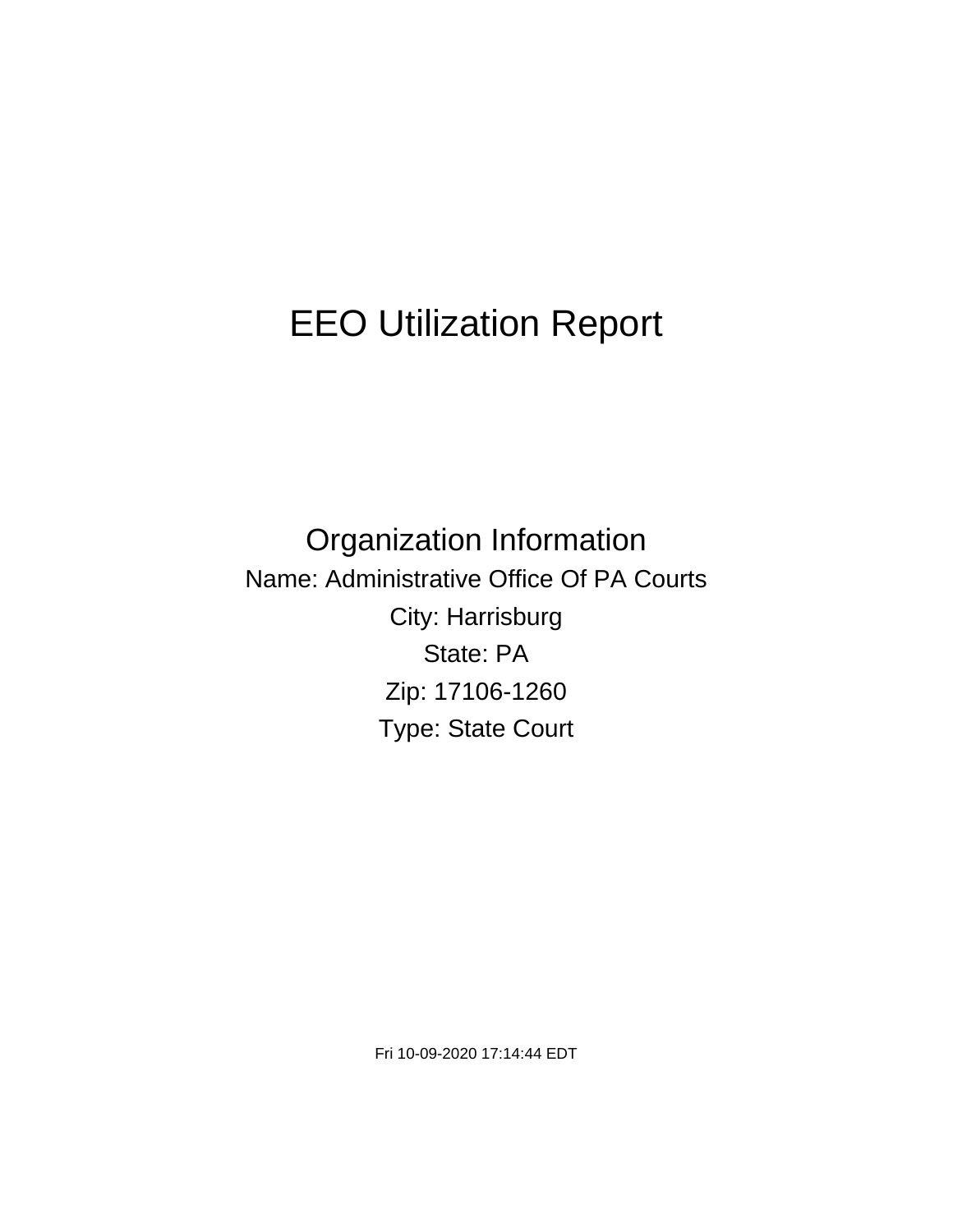# **Step 1: Introductory Information**

## **Policy Statement:**

The Unified Judicial System of Pennsylvania recruits, employs, and promotes the most qualified applicants without regard to their political affiliation, race, color, age, national origin, sex, sexual orientation, gender identity or expression, religion, disability, or other non-merit facts or considerations. Reasonable accommodations will be provided to applicants with disabilities as may be necessary to ensure that all applicants are given a fair and equal opportunity to compete for all employment positions. Applicants who need accommodation for an interview should request so in advance. UJS hiring and employment policies and procedures are intended to conform to all applicable state and federal laws governing fair and nondiscriminatory hiring and employment practices and are subject to change as necessary to remain in compliance with such laws.

Following File has been uploaded:EEO Policy.pdf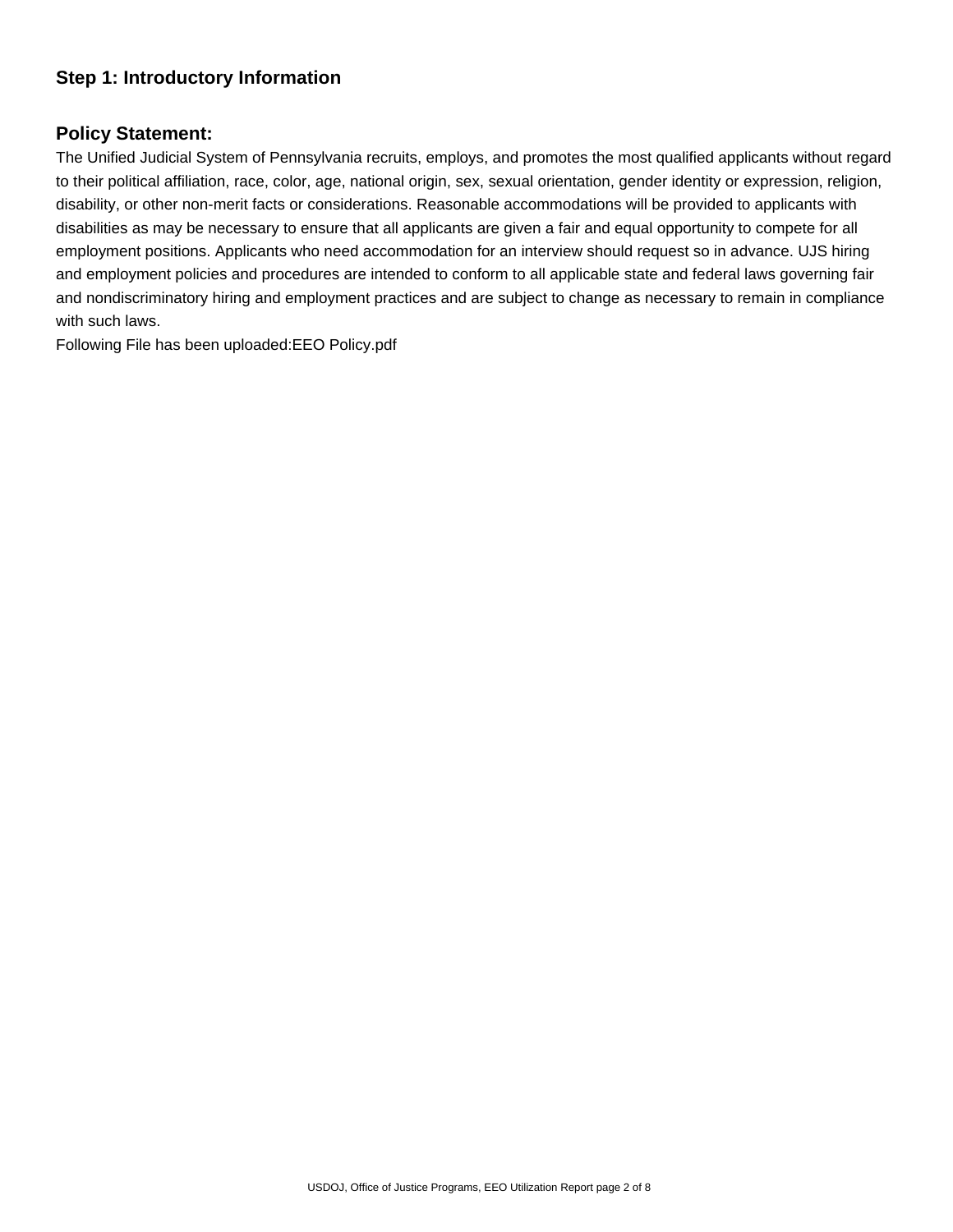# **Step 4b: Narrative of Interpretation**

See Attachment

Following File has been uploaded:EEOP Short Form 2020 Attachments.doc

## **Step 5: Objectives and Steps**

#### **1. To encourage White Females to apply for vacancies in the Professional and Technician categories, and to encourage Black / African-American Females to apply for vacancies in the Professional category.**

a. Because White and Black / African-American Females are underutilized in the Professional category, and White Females are underutilized in the Technician category, it is our goal to increase representation by evaluating our recruitment practices to ensure that White and Black / African-American Females receive equal opportunity to secure employment in these job categories.

#### **2. To encourage White Males to apply for vacancies in the Administrative Support category.**

a. Because White Males are underutilized in the Administrative Support category, it is our goal to increase representation by evaluating our recruitment and selection practices to ensure that White Males receive equal opportunity to secure employment in this job category.

#### **3. The Administrative Office of PA Courts is focusing on increasing the understanding and importance of Diversity and Inclusion within our workforce.**

a. This includes a recent series of emails to all staff on this topic, as well as continued communications in the future to enhance awareness and promote acceptance.

## **4. The Human Resources Department will evaluate possible reasons for underutilization, particularly in the affected job categories to ensure no unnecessary barriers exist that would deny the identified groups equal employment opportunity with the AOPC.**

a. The evaluation will include: reviewing job requirements for each vacancy, including educational and skill requirements; reviewing advertising practices; reviewing applicant demographical data for all vacancies; reviewing the selection process; and evaluating promotion rates and practices. HR will then determine an appropriate plan for implementation which may include modifying relevant practices to ensure equal access to employment.

b. It is important to note that currently there are only four (4) vacant positions in the Professionals, Technicians, or Administrative Support categories for which we are actively recruiting qualified applicants. Since this represents less than 1% of the AOPC position complement, a true and significant analysis becomes more difficult due to the small sample size.

c. Information derived from exit interviews will be used to support efforts to improve retention, particularly among the identified underutilized categories, and to ensure that no gender or sex discrimination has occurred.

## **Step 6: Internal Dissemination**

In accordance with the AOPCs Equal Employment Opportunity Plan dated 2016, the AOPC pledged to take the necessary steps to ensure that the EEOP would be disseminated internally. Those steps were implemented to include the following, and AOPC will continue to distribute the policy in the same manner:

o New employees will continue to be given a copy of the Unified Judicial Systems Policy on Non-Discrimination and Equal Employment Opportunity and informed as to the location of the Equal Employment Opportunity Plan.

o The Non-Discrimination and EEO policies are and will continue to be included in the Personnel Policies of the UJS, which are distributed to all new employees.

o The AOPC will continue to post the EEO policies and portions of the EEOP on employee bulletin boards in AOPC offices, as well as our intranet.

o All employees will continue to be sent an annual reminder of the Non-Discrimination and EEO policies.

# **Step 7: External Dissemination**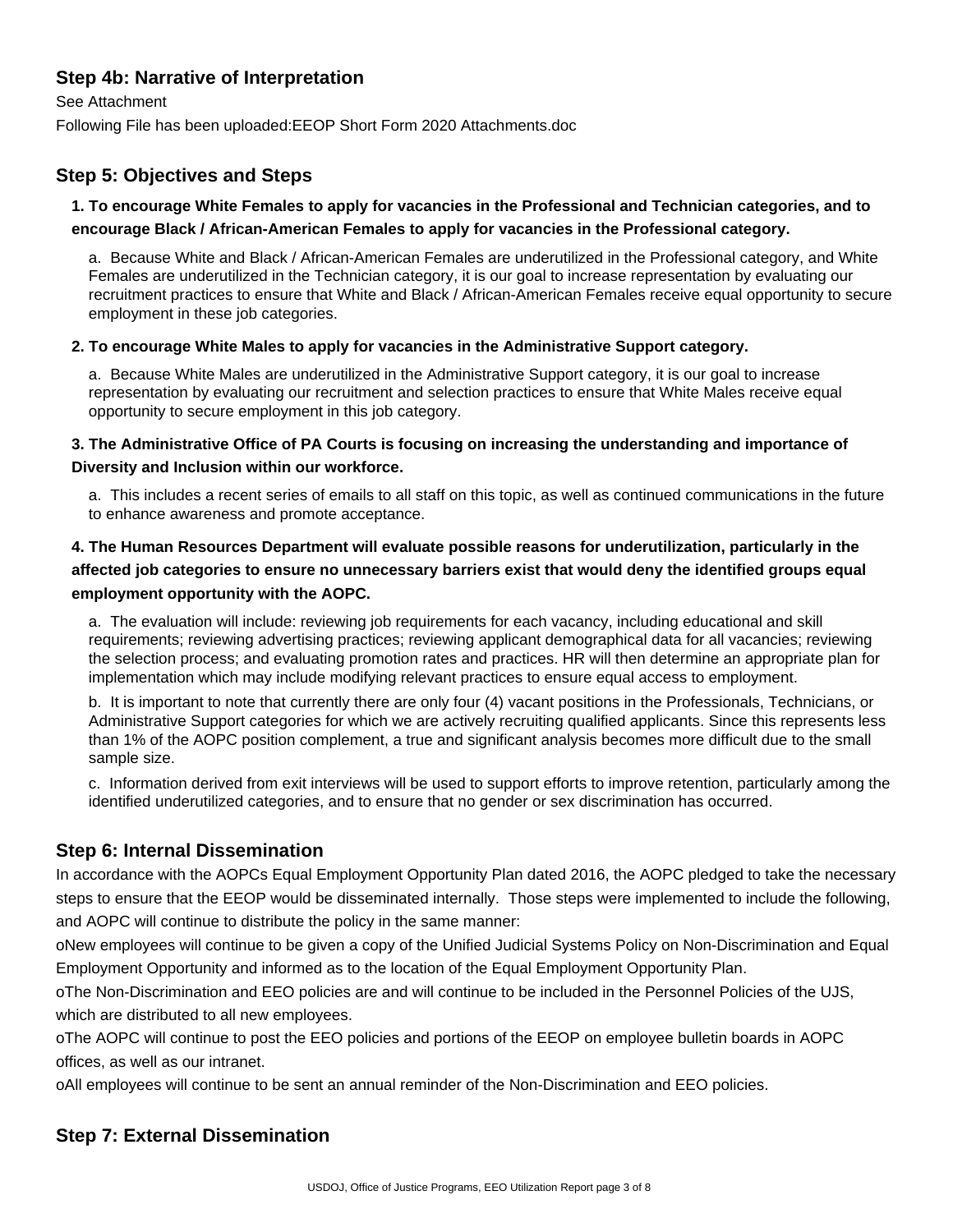In accordance with the AOPCs Equal Employment Opportunity Plan dated 2016, the AOPC pledged to take the necessary steps to ensure that the EEOP would be disseminated externally. Those steps were implemented to include the following, and AOPC will continue to distribute the policy in the same manner:

o The Equal Employment Opportunity Plan will continue to be placed on the Unified Judicial Systems (UJS) website. o The Equal Opportunity Employer statement will continue to be placed on all job postings, announcements, and applications.

o AOPC will continue to require its contractors and vendors to comply with the equal employment opportunity laws and guidelines in their employment practices.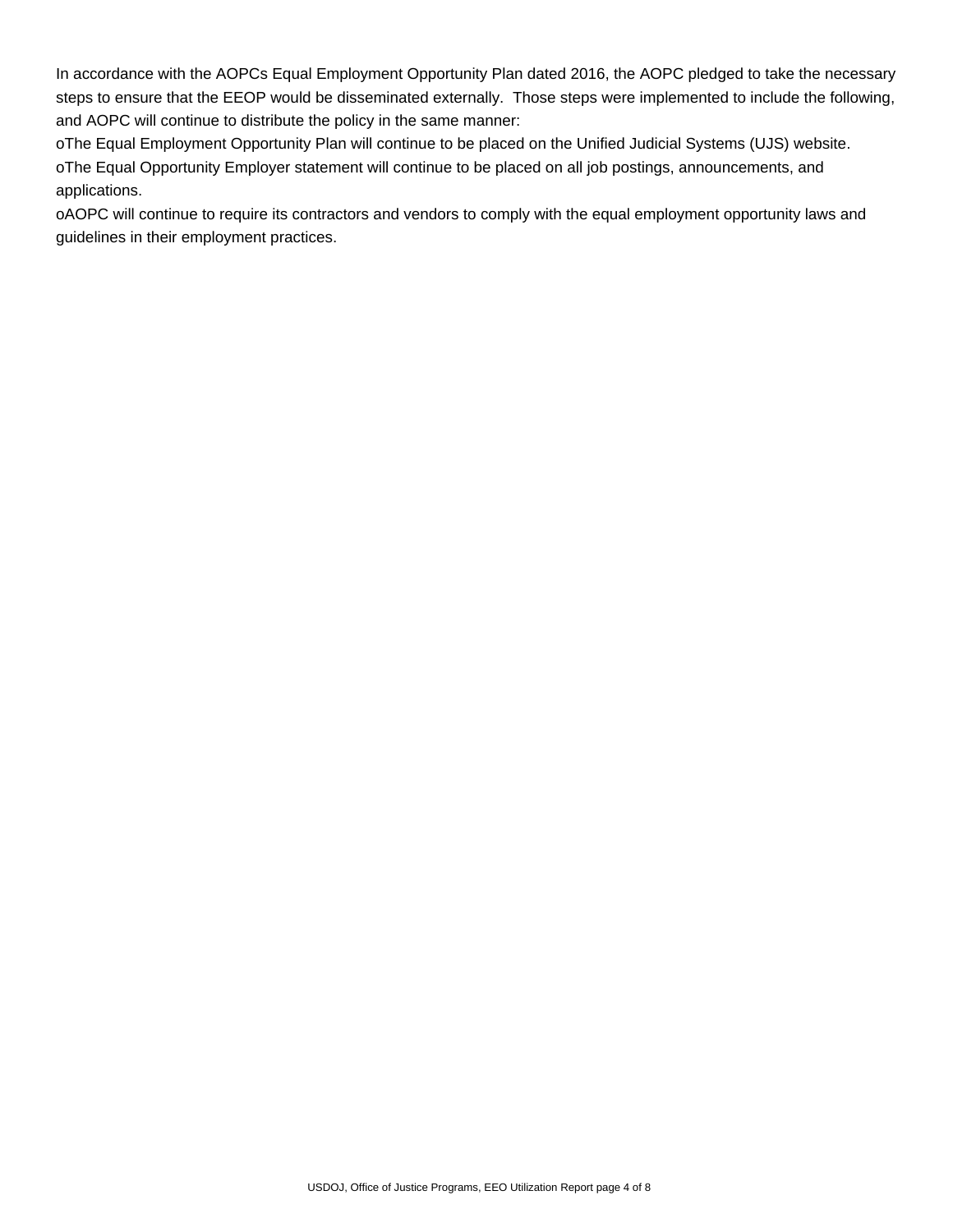## **Utilization Analysis ChartRelevant Labor Market: Pennsylvania**

|                                           |                 |                              |                                 |                                 | Male          |                                |                         |        | Female                   |                       |                                 |                                 |               |                                |                         |         |
|-------------------------------------------|-----------------|------------------------------|---------------------------------|---------------------------------|---------------|--------------------------------|-------------------------|--------|--------------------------|-----------------------|---------------------------------|---------------------------------|---------------|--------------------------------|-------------------------|---------|
| Job Categories                            | White           | Hispanic<br>or Latino        | Black or<br>African<br>American | American<br>Indian or<br>Alaska | Asian         | Native<br>Hawaiian<br>or Other | Two or<br>More<br>Races | Other  | White                    | Hispanic<br>or Latino | Black or<br>African<br>American | American<br>Indian or<br>Alaska | Asian         | Native<br>Hawaiiar<br>or Other | Two or<br>More<br>Races | Other   |
|                                           |                 |                              |                                 | Native                          |               | Pacific<br>Islander            |                         |        |                          |                       |                                 | Native                          |               | Pacific<br>Islander            |                         |         |
| Officials/Administrators                  |                 |                              |                                 |                                 |               |                                |                         |        |                          |                       |                                 |                                 |               |                                |                         |         |
| Workforce #/%                             | 5/42%           | 0/0%                         | 0/0%                            | 0/0%                            | 0/0%          | 0/0%                           | 0/0%                    | 0/0%   | 6/50%                    | 0/0%                  | 0/0%                            | 0/0%                            | 0/0%          | 0/0%                           | 1/8%                    | 0/0%    |
| CLS #/%                                   | 4%              | 365,105/5 8,570/1%           | 16,745/2<br>%                   | 215/0%                          | 10,745/2<br>% | 20/0%                          | 1,750/0%                | 640/0% | 232,140/3 6,215/1%<br>5% |                       | 22,015/3<br>%                   | 240/0%                          | 6,140/1%      | 25/0%                          | ,670/0%                 | 565/0%  |
| Utilization #/%                           | $-13%$          | $-1%$                        | -2%                             | $-0%$                           | $-2%$         | $-0%$                          | $-0%$                   | $-0%$  | 15%                      | $-1%$                 | $-3%$                           | $-0%$                           | $-1%$         | $-0%$                          | 8%                      | $-0\%$  |
| Professionals                             |                 |                              |                                 |                                 |               |                                |                         |        |                          |                       |                                 |                                 |               |                                |                         |         |
| Workforce #/%                             | 121/60%         | 1/0%                         | 2/1%                            | 0/0%                            | 4/2%          | 0/0%                           | 1/0%                    | 0/0%   | 63/31%                   | 3/1%                  | 2/1%                            | 0/0%                            | 5/2%          | 0/0%                           | 1/0%                    | 0/0%    |
| CLS #/%                                   | 405,765/3<br>7% | 10,440/1<br>%                | 25,215/2<br>%                   | 555/0%                          | 29,635/3<br>% | 115/0%                         | 2,220/0%                |        | ,530/0% 527,855/4<br>8%  | 13,665/1<br>%         | 43,785/4<br>%                   | 470/0%                          | 23,130/2<br>% | 110/0%                         | 3,230/0%                | ,990/0% |
| Utilization #/%                           | 22%             | $-0%$                        | $-1%$                           | $-0%$                           | $-1%$         | $-0\%$                         | 0%                      | $-0%$  | $-17%$                   | 0%                    | $-3%$                           | $-0%$                           | 0%            | $-0%$                          | 0%                      | $-0\%$  |
| Technicians                               |                 |                              |                                 |                                 |               |                                |                         |        |                          |                       |                                 |                                 |               |                                |                         |         |
| Workforce #/%                             | 19/58%          | 0/0%                         | 3/9%                            | 0/0%                            | 0/0%          | 0/0%                           | 0/0%                    | 0/0%   | 10/30%                   | 0/0%                  | 0/0%                            | 0/0%                            | 0/0%          | 0/0%                           | 1/3%                    | 0/0%    |
| CLS #/%                                   | 65,295/35<br>%  |                              | 1,680/1% 5,210/3%               | 95/0%                           | 3,830/2%      | 20/0%                          | 455/0%                  | 255/0% | 90,060/48 2,565/1%<br>%  |                       | 11,585/6<br>%                   | 200/0%                          | 4,015/2%      | 0/0%                           | 710/0%                  | 210/0%  |
| Utilization #/%                           | 23%             | $-1%$                        | 6%                              | $-0%$                           | $-2%$         | $-0%$                          | $-0%$                   | $-0%$  | $-18%$                   | $-1%$                 | $-6%$                           | $-0%$                           | $-2%$         | 0%                             | 3%                      | $-0%$   |
| <b>Protective Services:</b><br> Sworn     |                 |                              |                                 |                                 |               |                                |                         |        |                          |                       |                                 |                                 |               |                                |                         |         |
| Workforce #/%                             | 0/              | 0/                           | 0/                              | 0/                              | 0/            | 0/                             | 0/                      | 0/     | 0/                       | 0/                    | 0/                              | 0/                              | 0/            | 0/                             | 0/                      | 0/      |
| CLS #/%                                   | %               | 64,625/67 2,525/3% 12,295/13 | %                               | 50/0%                           | 725/1%        | 10/0%                          | 620/1%                  | 110/0% | 9,315/10<br>%            | 900/1%                | 5,590/6%                        | 45/0%                           | 120/0%        | 35/0%                          | 128/0%                  | 50/0%   |
| Utilization #/%                           |                 |                              |                                 |                                 |               |                                |                         |        |                          |                       |                                 |                                 |               |                                |                         |         |
| <b>Protective Services: Non-</b><br>sworn |                 |                              |                                 |                                 |               |                                |                         |        |                          |                       |                                 |                                 |               |                                |                         |         |
| Workforce #/%                             | 0/              | 0/                           | 0/                              | 0/                              | 0/            | 0/                             | 0/                      | 0/     | 0/                       | 0/                    | 0/                              | 0/                              | 0/            | 0/                             | 0/                      | 0/      |
| Civilian Labor Force #/%                  | 4,510/36<br>%   | 200/2%                       | 435/3%                          | 15/0%                           | 10/0%         | 0/0%                           | 35/0%                   | 15/0%  | 6,255/49<br>%            | 150/1%                | 960/8%                          | 20/0%                           | 30/0%         | 0/0%                           | 45/0%                   | 0/0%    |
| Utilization #/%                           |                 |                              |                                 |                                 |               |                                |                         |        |                          |                       |                                 |                                 |               |                                |                         |         |
| <b>Administrative Support</b>             |                 |                              |                                 |                                 |               |                                |                         |        |                          |                       |                                 |                                 |               |                                |                         |         |
| Workforce #/%                             | 5/10%           | 0/0%                         | 2/4%                            | 1/2%                            | 0/0%          | 0/0%                           | 0/0%                    | 0/0%   | 37/71%                   | 3/6%                  | 2/4%                            | 0/0%                            | 0/0%          | 0/0%                           | 2/4%                    | 0/0%    |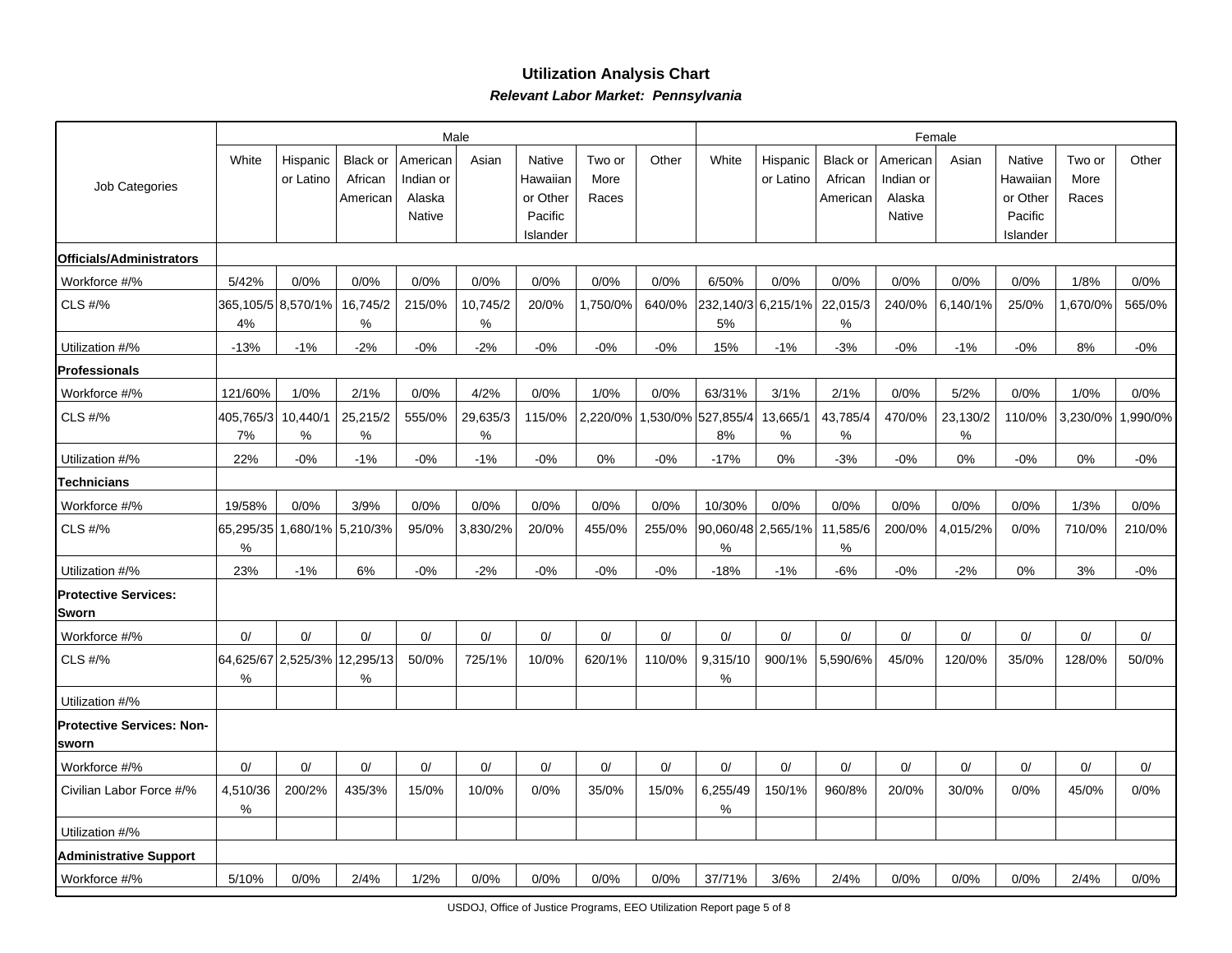|                      |                 |                       |                     |                       | Male          |                     |                | Female |                                                                 |                         |                     |                       |               |                     |                |                   |
|----------------------|-----------------|-----------------------|---------------------|-----------------------|---------------|---------------------|----------------|--------|-----------------------------------------------------------------|-------------------------|---------------------|-----------------------|---------------|---------------------|----------------|-------------------|
|                      | White           | Hispanic<br>or Latino | Black or<br>African | American<br>Indian or | Asian         | Native<br>Hawaiian  | Two or<br>More | Other  | White                                                           | Hispanic  <br>or Latino | Black or<br>African | American<br>Indian or | Asian         | Native<br>Hawaiian  | Two or<br>More | Other             |
| Job Categories       |                 |                       | American            | Alaska                |               | or Other            | Races          |        |                                                                 |                         | American            | Alaska                |               | or Other            | Races          |                   |
|                      |                 |                       |                     | Native                |               | Pacific<br>Islander |                |        |                                                                 |                         |                     | Native                |               | Pacific<br>Islander |                |                   |
| <b>CLS #/%</b>       | 449,620/2<br>9% | 17,970/1<br>%         | 42,365/3<br>%       | 465/0%                | 12,555/1<br>% | 0/0%                |                |        | 3,160/0%   1,530/0%   846,465/5   33,335/2   93,965/6   1<br>5% | %                       | %                   | ,000/0%               | 16,945/1<br>% | 125/0%              |                | 6,525/0% 2,615/0% |
| Utilization #/%      | $-20%$          | $-1%$                 | 1%                  | 2%                    | $-1%$         | 0%                  | $-0%$          | $-0%$  | 16%                                                             | 4%                      | $-2%$               | $-0%$                 | $-1%$         | $-0%$               | 3%             | -0%               |
| <b>Skilled Craft</b> |                 |                       |                     |                       |               |                     |                |        |                                                                 |                         |                     |                       |               |                     |                |                   |
| Workforce #/%        | 0/              | 0/                    | 0/                  | 0/                    | 0/            | 0/                  | 0/             | 0/     | 0/                                                              | 0/                      | 0/                  | 0/                    | 0/            | 0/                  | 0/             | 0/                |
| $CLS$ #/%            | 429,225/8<br>6% | 16,710/3<br>%         | 21,300/4<br>%       | 380/0%                | $ 4,375/1\% $ | 130/0%              | $ 2,045/0\% $  | 850/0% | 21,540/4<br>%                                                   |                         | ,325/0%   2,035/0%  | 20/0%                 | 1,075/0%      | 0/0%                | 179/0%         | 50/0%             |
| Utilization #/%      |                 |                       |                     |                       |               |                     |                |        |                                                                 |                         |                     |                       |               |                     |                |                   |
| Service/Maintenance  |                 |                       |                     |                       |               |                     |                |        |                                                                 |                         |                     |                       |               |                     |                |                   |
| Workforce #/%        | 0/              | 0/                    | 0/                  | 0/                    | 0/            | 0/                  | 0/             | 0/     | 0/                                                              | 0/                      | 0/                  | 0/                    | 0/            | 0/                  | 0/             | 0/                |
| CLS $\#$ /%          | 732,190/4<br>5% | 71,915/4<br>%         | 89,965/6<br>%       | ,230/0%               | 20,840/1<br>% | 360/0%              |                |        | 6,940/0% 2,585/0% 541,895/3 <br>3%                              | 44,605/3<br>%           | 78,330/5<br>%       | 650/0%                | 19,155/1<br>% | 205/0%              |                | 5,100/0% 2,325/0% |
| Utilization #/%      |                 |                       |                     |                       |               |                     |                |        |                                                                 |                         |                     |                       |               |                     |                |                   |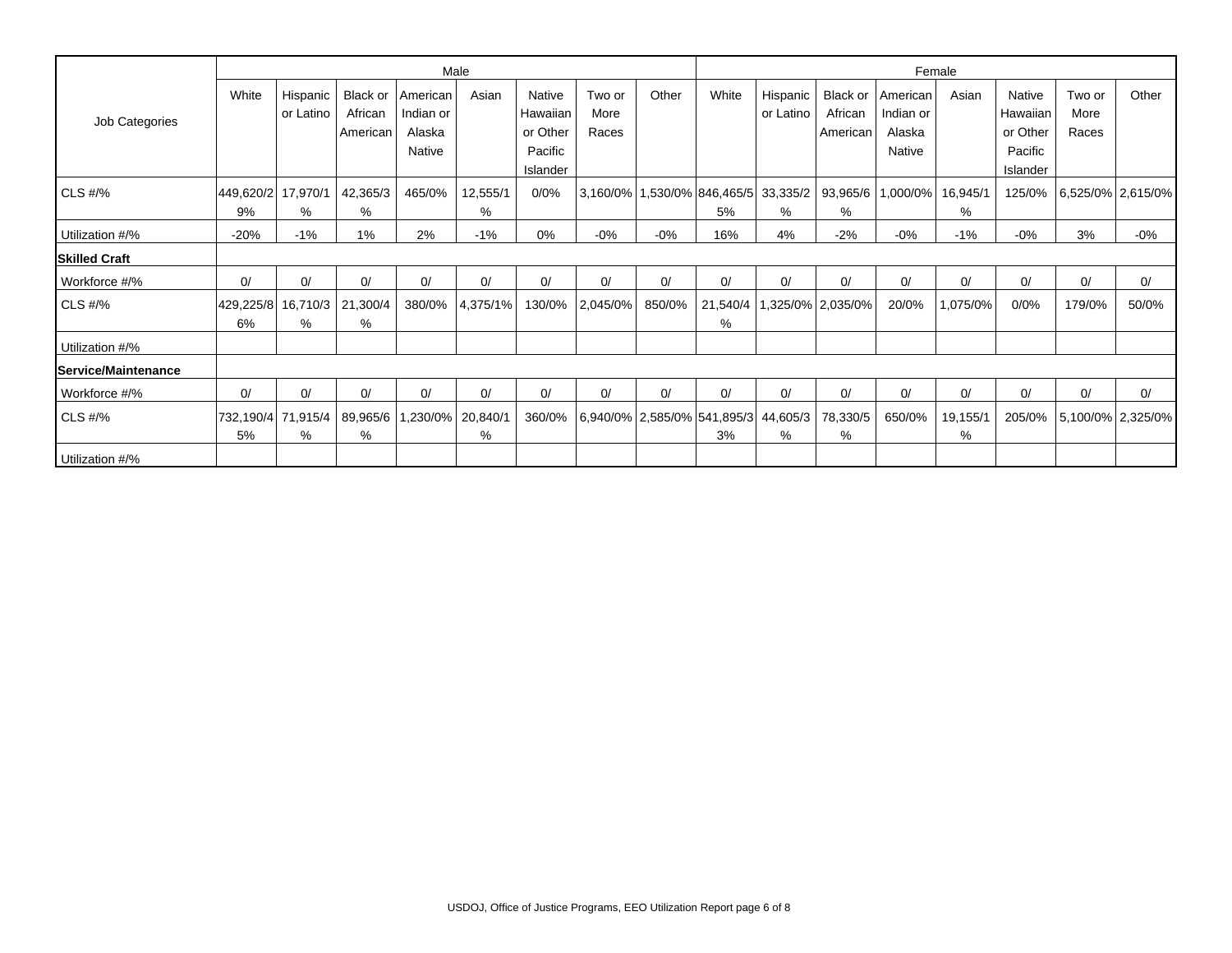#### **Significant Underutilization Chart**

|                               |       | Male      |          |                                               |       |                                 |                |       |             |                         | Female             |                                    |       |                                 |                |       |  |  |
|-------------------------------|-------|-----------|----------|-----------------------------------------------|-------|---------------------------------|----------------|-------|-------------|-------------------------|--------------------|------------------------------------|-------|---------------------------------|----------------|-------|--|--|
| Job Categories                | White | or Latino | African  | Hispanic   Black or   American  <br>Indian or | Asian | Native<br>Hawaiian              | Two or<br>More | Other | White       | Hispanic  <br>or Latino | African            | Black or   American  <br>Indian or | Asian | Native<br>Hawaiian              | Two or<br>More | Other |  |  |
|                               |       |           | American | Alaska<br><b>Native</b>                       |       | or Other<br>Pacific<br>Islander | Races          |       |             |                         | American           | Alaska<br><b>Native</b>            |       | or Other<br>Pacific<br>Islander | Races          |       |  |  |
| <b>Professionals</b>          |       |           |          |                                               |       |                                 |                |       | $\mathbf v$ |                         | $\boldsymbol{\nu}$ |                                    |       |                                 |                |       |  |  |
| <b>Technicians</b>            |       |           |          |                                               |       |                                 |                |       | v           |                         |                    |                                    |       |                                 |                |       |  |  |
| <b>Administrative Support</b> | V     |           |          |                                               |       |                                 |                |       |             |                         |                    |                                    |       |                                 |                |       |  |  |